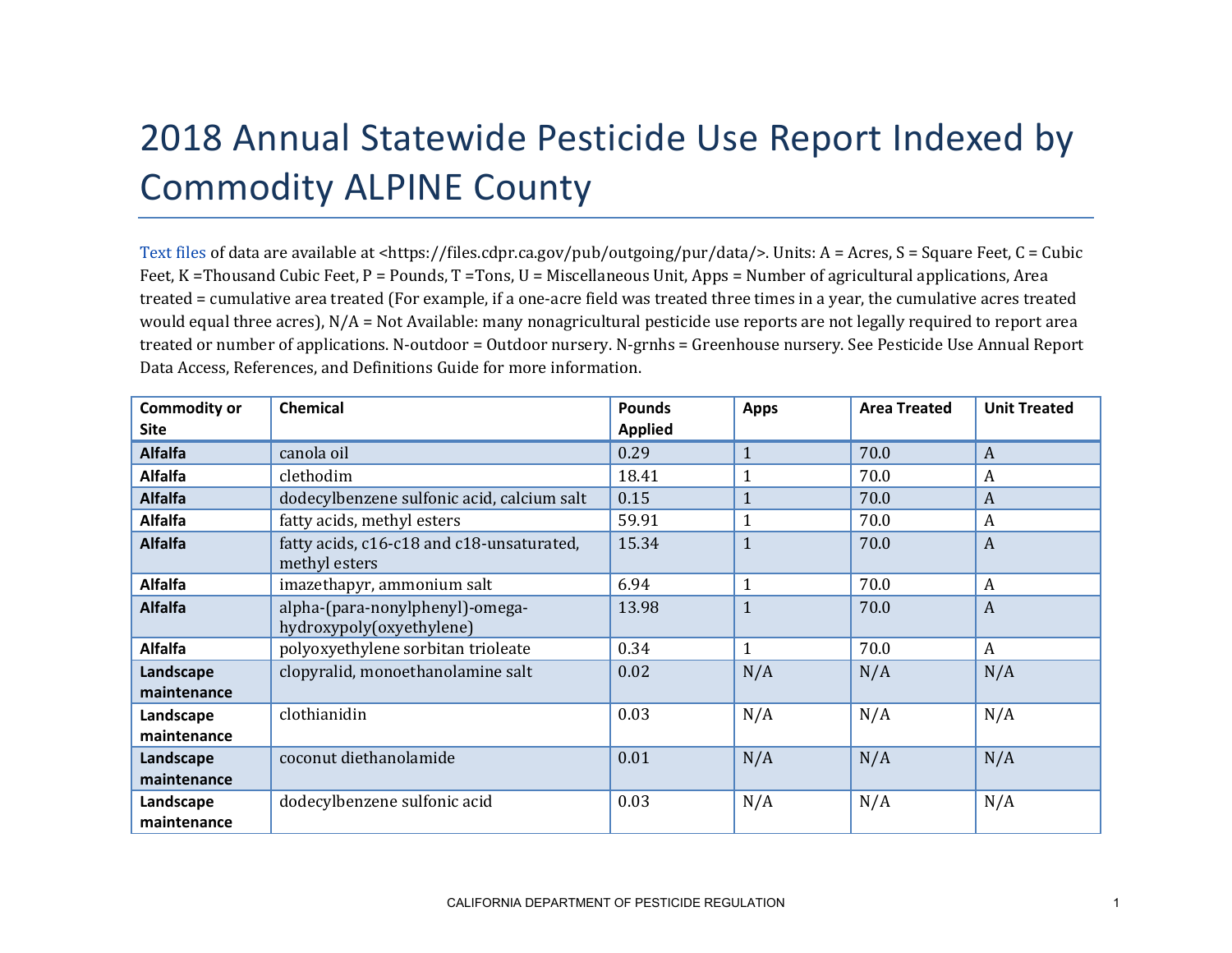| <b>Commodity or</b><br><b>Site</b> | Chemical                                                                                | <b>Pounds</b><br><b>Applied</b> | <b>Apps</b> | <b>Area Treated</b> | <b>Unit Treated</b> |
|------------------------------------|-----------------------------------------------------------------------------------------|---------------------------------|-------------|---------------------|---------------------|
| Landscape<br>maintenance           | edta, tetrasodium salt                                                                  | < 0.01                          | N/A         | N/A                 | N/A                 |
| Landscape<br>maintenance           | glyphosate, isopropylamine salt                                                         | 3.73                            | N/A         | N/A                 | N/A                 |
| Landscape<br>maintenance           | imidacloprid                                                                            | 0.14                            | N/A         | N/A                 | N/A                 |
| Landscape<br>maintenance           | iron phosphate                                                                          | 0.03                            | N/A         | N/A                 | N/A                 |
| Landscape<br>maintenance           | isopropyl alcohol                                                                       | 0.01                            | N/A         | N/A                 | N/A                 |
| Landscape<br>maintenance           | isoxaben                                                                                | 0.5                             | N/A         | N/A                 | N/A                 |
| Landscape<br>maintenance           | oleic acid, methyl ester                                                                | 0.12                            | N/A         | N/A                 | N/A                 |
| Landscape<br>maintenance           | permethrin                                                                              | 2.09                            | N/A         | N/A                 | N/A                 |
| Landscape<br>maintenance           | phosphoric acid                                                                         | 0.01                            | N/A         | N/A                 | N/A                 |
| Landscape<br>maintenance           | silicone defoamer                                                                       | < 0.01                          | N/A         | N/A                 | N/A                 |
| Landscape<br>maintenance           | sodium xylene sulfonate                                                                 | 0.01                            | N/A         | N/A                 | N/A                 |
| Landscape<br>maintenance           | tall oil fatty acids                                                                    | 0.03                            | N/A         | N/A                 | N/A                 |
| Landscape<br>maintenance           | alpha- $[para-(1,1,3,3-$<br>tetramethylbutyl)phenyl]-omega-<br>hydroxypoly(oxyethylene) | 0.03                            | N/A         | N/A                 | N/A                 |
| Landscape<br>maintenance           | tetrapotassium pyrophosphate                                                            | < 0.01                          | N/A         | N/A                 | N/A                 |
| Landscape<br>maintenance           | triclopyr, butoxyethyl ester                                                            | 0.04                            | N/A         | N/A                 | N/A                 |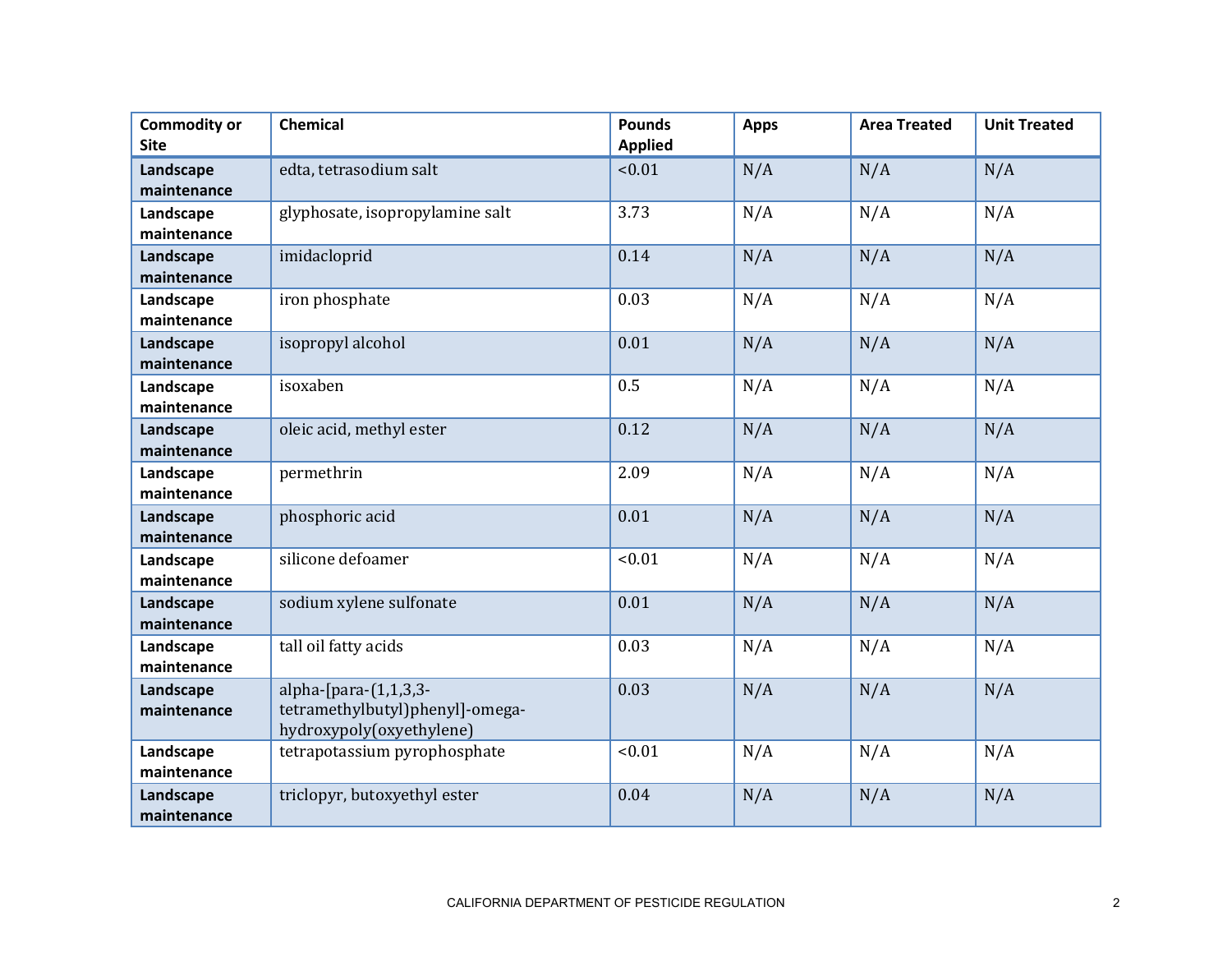| <b>Commodity or</b><br><b>Site</b> | Chemical                                                    | <b>Pounds</b><br><b>Applied</b> | <b>Apps</b>    | <b>Area Treated</b> | <b>Unit Treated</b> |
|------------------------------------|-------------------------------------------------------------|---------------------------------|----------------|---------------------|---------------------|
| Landscape<br>maintenance           | triethanolamine                                             | 0.01                            | N/A            | N/A                 | N/A                 |
| Landscape<br>maintenance           | alpha-undecyl-omega-<br>hydroxypoly(oxyethylene)            | 0.03                            | N/A            | N/A                 | N/A                 |
| Landscape<br>maintenance           | zinc phosphide                                              | 0.04                            | N/A            | N/A                 | N/A                 |
| Rangeland                          | aminopyralid, triisopropanolamine salt                      | 2.2                             | $\overline{4}$ | 14.0                | $\boldsymbol{A}$    |
| Rangeland                          | diethylene glycol                                           | 3.3                             | $\overline{7}$ | 42.0                | $\boldsymbol{A}$    |
| Rangeland                          | dimethylpolysiloxane                                        | 0.07                            | $\overline{7}$ | 42.0                | $\boldsymbol{A}$    |
| Rangeland                          | fatty acids, mixed                                          | 5.88                            | 7              | 42.0                | A                   |
| Rangeland                          | glyphosate, isopropylamine salt                             | 77.85                           | $\overline{7}$ | 63.0                | $\overline{A}$      |
| Rangeland                          | alpha-(para-nonylphenyl)-omega-<br>hydroxypoly(oxyethylene) | 8.6                             | $\overline{7}$ | 42.0                | $\boldsymbol{A}$    |
| Rangeland                          | triclopyr, butoxyethyl ester                                | 11.43                           | 6              | 11.0                | $\boldsymbol{A}$    |
| Rangeland                          | alpha-undecyl-omega-<br>hydroxypoly(oxyethylene)            | 8.6                             | $\overline{7}$ | 42.0                | A                   |
| <b>Regulatory pest</b><br>control  | alpha-alkyl (c9-c16)-omega-<br>hydroxypoly(oxyethylene)     | 15.44                           | N/A            | N/A                 | N/A                 |
| <b>Regulatory pest</b><br>control  | aminopyralid, triisopropanolamine salt                      | 8.74                            | N/A            | N/A                 | N/A                 |
| <b>Regulatory pest</b><br>control  | chlorsulfuron                                               | 0.05                            | N/A            | N/A                 | N/A                 |
| <b>Regulatory pest</b><br>control  | diethylene glycol                                           | 3.11                            | N/A            | N/A                 | N/A                 |
| <b>Regulatory pest</b><br>control  | diquat dibromide                                            | 0.14                            | N/A            | N/A                 | N/A                 |
| <b>Regulatory pest</b><br>control  | glyphosate, isopropylamine salt                             | 3.6                             | N/A            | N/A                 | N/A                 |
| <b>Regulatory pest</b><br>control  | isopropyl alcohol                                           | 0.49                            | N/A            | N/A                 | N/A                 |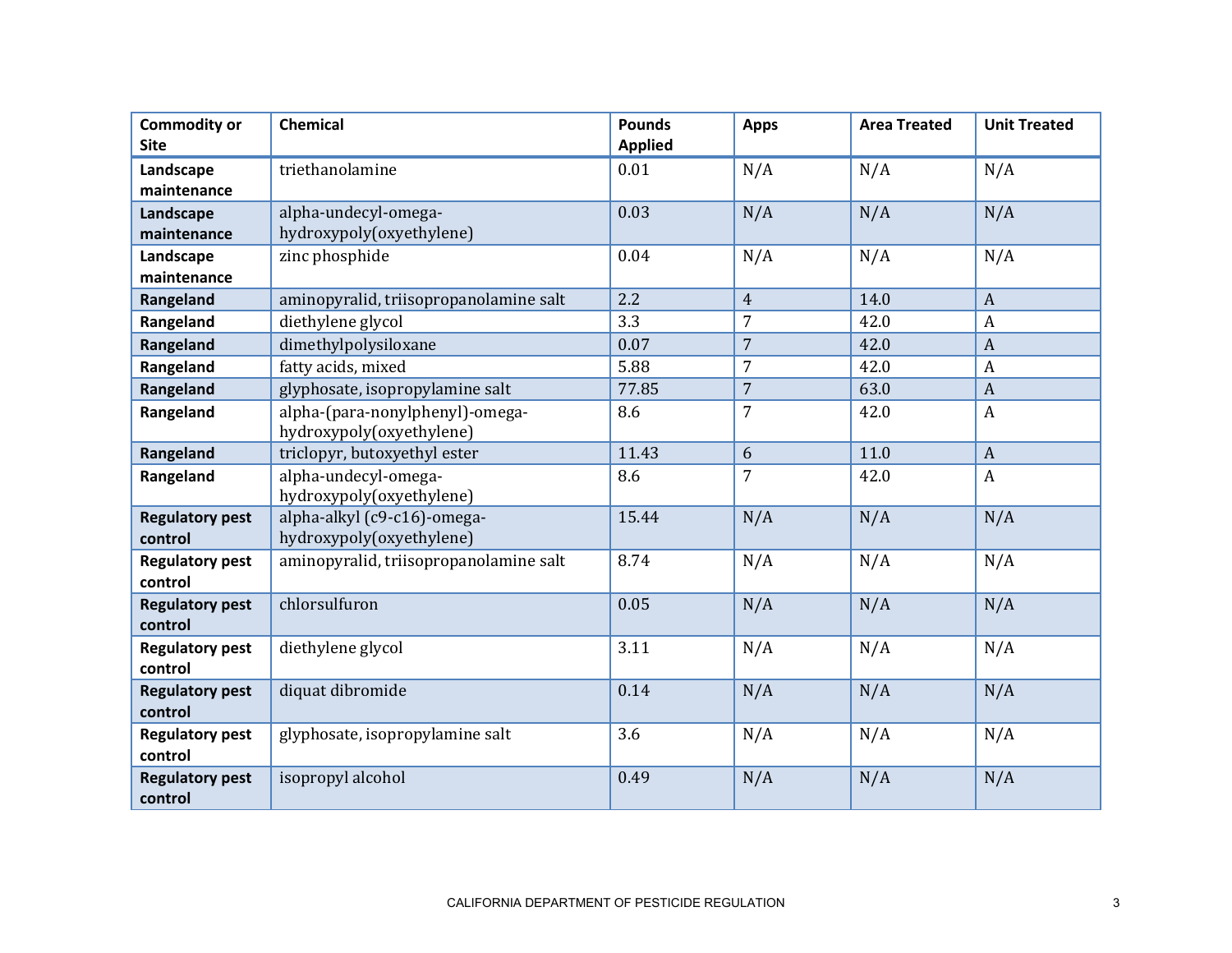| <b>Commodity or</b><br><b>Site</b> | <b>Chemical</b>                                                                                         | <b>Pounds</b><br><b>Applied</b> | <b>Apps</b> | <b>Area Treated</b> | <b>Unit Treated</b> |
|------------------------------------|---------------------------------------------------------------------------------------------------------|---------------------------------|-------------|---------------------|---------------------|
| <b>Regulatory pest</b><br>control  | lecithin                                                                                                | 15.44                           | N/A         | N/A                 | N/A                 |
| <b>Regulatory pest</b><br>control  | methylated silica                                                                                       | < 0.01                          | N/A         | N/A                 | N/A                 |
| <b>Regulatory pest</b><br>control  | methyl silicone resins                                                                                  | 0.02                            | N/A         | N/A                 | N/A                 |
| <b>Regulatory pest</b><br>control  | alpha-(para-nonylphenyl)-omega-<br>hydroxypoly(oxyethylene)                                             | 5.7                             | N/A         | N/A                 | N/A                 |
| <b>Regulatory pest</b><br>control  | oleic acid, methyl ester                                                                                | 72.06                           | N/A         | N/A                 | N/A                 |
| <b>Regulatory pest</b><br>control  | polyalkene oxide modified heptamethyl<br>trisiloxane                                                    | 1.08                            | N/A         | N/A                 | N/A                 |
| <b>Regulatory pest</b><br>control  | propylene glycol                                                                                        | 2.37                            | N/A         | N/A                 | N/A                 |
| <b>Regulatory pest</b><br>control  | styrene butadiene copolymer                                                                             | 3.21                            | N/A         | N/A                 | N/A                 |
| <b>Regulatory pest</b><br>control  | alpha-2,6,8-trimethyl-4-nonyloxy-omega-<br>hydroxypoly(oxyethylene)                                     | 1.48                            | N/A         | N/A                 | N/A                 |
| <b>Rights of way</b>               | alpha-alkyl (c9-c11)-omega-<br>hydroxypoly(oxyethylene)                                                 | 11.38                           | N/A         | N/A                 | N/A                 |
| <b>Rights of way</b>               | allyloxypolyethylene glycol acetate                                                                     | 0.72                            | N/A         | N/A                 | N/A                 |
| <b>Rights of way</b>               | aminopyralid, triisopropanolamine salt                                                                  | 0.29                            | N/A         | N/A                 | N/A                 |
| <b>Rights of way</b>               | benzoic acid                                                                                            | < 0.01                          | N/A         | N/A                 | N/A                 |
| <b>Rights of way</b>               | n,n-bis-(2-omega-<br>hydroxypoly(oxyethylene)ethyl)alkylamine,<br>alkyl derived from tallow fatty acids | 0.82                            | N/A         | N/A                 | N/A                 |
| <b>Rights of way</b>               | citric acid                                                                                             | 0.94                            | N/A         | N/A                 | N/A                 |
| <b>Rights of way</b>               | clopyralid, monoethanolamine salt                                                                       | 0.01                            | N/A         | N/A                 | N/A                 |
| <b>Rights of way</b>               | dimethyl alkyl tertiary amines                                                                          | < 0.01                          | N/A         | N/A                 | N/A                 |
| <b>Rights of way</b>               | diquat dibromide                                                                                        | 5.59                            | N/A         | N/A                 | N/A                 |
| <b>Rights of way</b>               | glyphosate, isopropylamine salt                                                                         | 225.51                          | N/A         | N/A                 | N/A                 |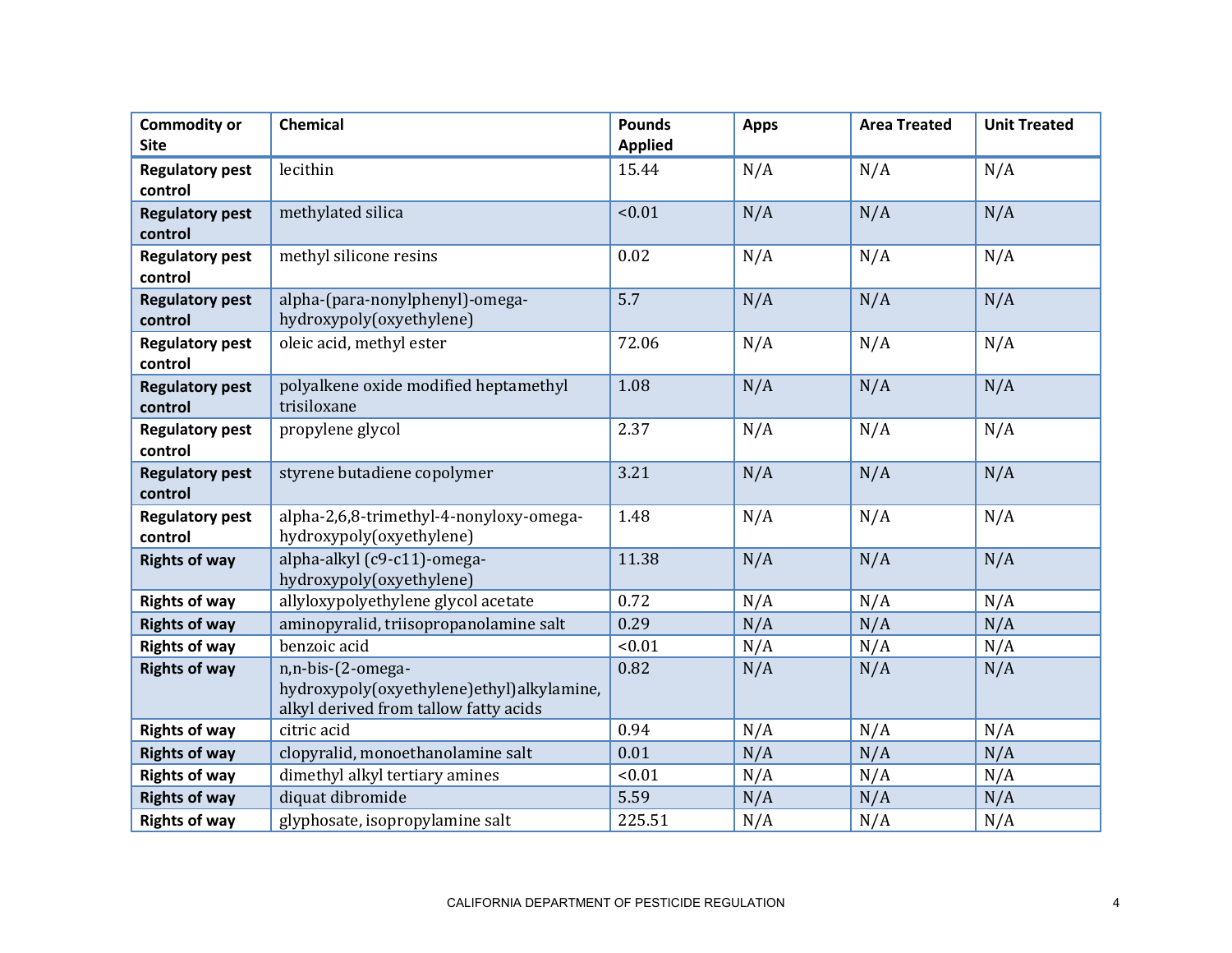| <b>Commodity or</b><br><b>Site</b> | Chemical                                                   | <b>Pounds</b><br><b>Applied</b> | <b>Apps</b> | <b>Area Treated</b> | <b>Unit Treated</b> |
|------------------------------------|------------------------------------------------------------|---------------------------------|-------------|---------------------|---------------------|
| <b>Rights of way</b>               | glyphosate, potassium salt                                 | 17.93                           | N/A         | N/A                 | N/A                 |
| <b>Rights of way</b>               | 2-(3-hydroxypropyl)-hepta-methyl                           | 2.49                            | N/A         | N/A                 | N/A                 |
|                                    | trisiloxane, ethoxylated, acetate                          |                                 |             |                     |                     |
| <b>Rights of way</b>               | imazapyr, isopropylamine salt                              | 5.05                            | N/A         | N/A                 | N/A                 |
| <b>Rights of way</b>               | indaziflam                                                 | 0.03                            | N/A         | N/A                 | N/A                 |
| <b>Rights of way</b>               | isoxaben                                                   | 2.25                            | N/A         | N/A                 | N/A                 |
| <b>Rights of way</b>               | methylated soybean oil                                     | 0.07                            | N/A         | N/A                 | N/A                 |
| <b>Rights of way</b>               | mineral oil                                                | 0.36                            | N/A         | N/A                 | N/A                 |
| <b>Rights of way</b>               | oleic acid, methyl ester                                   | 9.91                            | N/A         | N/A                 | N/A                 |
| <b>Rights of way</b>               | polyethylene glycol diacetate                              | 0.07                            | N/A         | N/A                 | N/A                 |
| <b>Rights of way</b>               | sulfentrazone                                              | 0.02                            | N/A         | N/A                 | N/A                 |
| <b>Rights of way</b>               | tall oil fatty acids                                       | 0.24                            | N/A         | N/A                 | N/A                 |
| <b>Rights of way</b>               | triclopyr, butoxyethyl ester                               | 0.01                            | N/A         | N/A                 | N/A                 |
| <b>Rights of way</b>               | alpha-tridecyl-omega-<br>hydroxypoly(oxyethanol) phosphate | 0.75                            | N/A         | N/A                 | N/A                 |
| <b>Rights of way</b>               | urea dihydrogen sulfate                                    | 0.45                            | N/A         | N/A                 | N/A                 |
| <b>Structural pest</b><br>control  | abamectin                                                  | < 0.01                          | N/A         | N/A                 | N/A                 |
| <b>Structural pest</b><br>control  | acetamiprid                                                | < 0.01                          | N/A         | N/A                 | N/A                 |
| <b>Structural pest</b><br>control  | bifenthrin                                                 | 2.37                            | N/A         | N/A                 | N/A                 |
| <b>Structural pest</b><br>control  | boric acid                                                 | 0.73                            | N/A         | N/A                 | N/A                 |
| <b>Structural pest</b><br>control  | brodifacoum                                                | < 0.01                          | N/A         | N/A                 | N/A                 |
| <b>Structural pest</b><br>control  | bromadiolone                                               | 0.02                            | N/A         | N/A                 | N/A                 |
| <b>Structural pest</b><br>control  | chlorfenapyr                                               | 0.02                            | N/A         | N/A                 | N/A                 |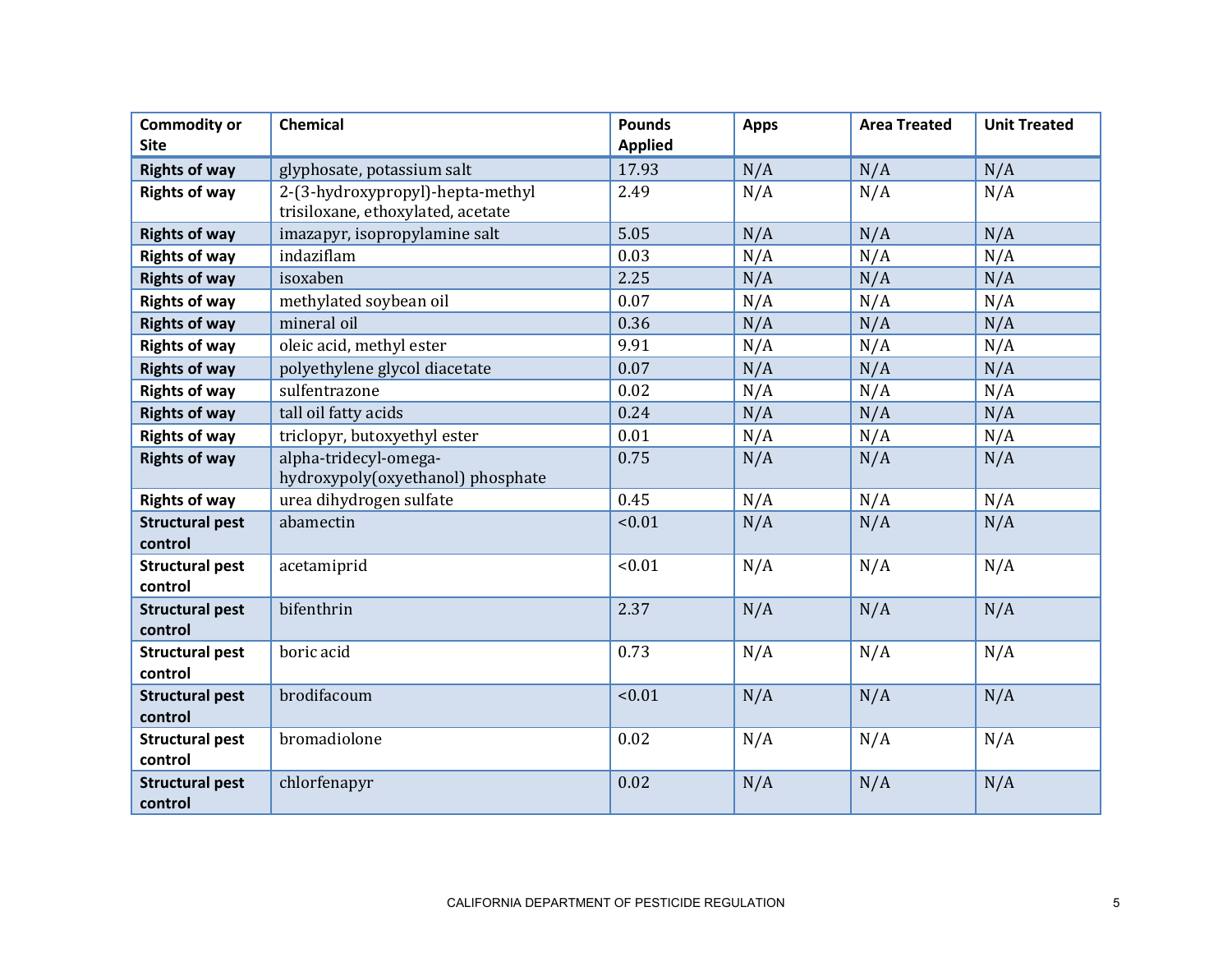| <b>Commodity or</b><br><b>Site</b> | <b>Chemical</b>                  | <b>Pounds</b><br><b>Applied</b> | <b>Apps</b> | <b>Area Treated</b> | <b>Unit Treated</b> |
|------------------------------------|----------------------------------|---------------------------------|-------------|---------------------|---------------------|
| <b>Structural pest</b><br>control  | cyfluthrin                       | 0.12                            | N/A         | N/A                 | N/A                 |
| <b>Structural pest</b><br>control  | beta-cyfluthrin                  | 5.42                            | N/A         | N/A                 | N/A                 |
| <b>Structural pest</b><br>control  | cypermethrin                     | 0.06                            | N/A         | N/A                 | N/A                 |
| <b>Structural pest</b><br>control  | deltamethrin                     | 188.52                          | N/A         | N/A                 | N/A                 |
| <b>Structural pest</b><br>control  | diatomaceous earth               | 0.12                            | N/A         | N/A                 | N/A                 |
| <b>Structural pest</b><br>control  | diethylene glycol                | 0.08                            | N/A         | N/A                 | N/A                 |
| <b>Structural pest</b><br>control  | difethialone                     | < 0.01                          | N/A         | N/A                 | N/A                 |
| <b>Structural pest</b><br>control  | dimethylpolysiloxane             | < 0.01                          | N/A         | N/A                 | N/A                 |
| <b>Structural pest</b><br>control  | dinotefuran                      | 0.25                            | N/A         | N/A                 | N/A                 |
| <b>Structural pest</b><br>control  | diphacinone                      | < 0.01                          | N/A         | N/A                 | N/A                 |
| <b>Structural pest</b><br>control  | disodium octaborate tetrahydrate | 2.21                            | N/A         | N/A                 | N/A                 |
| <b>Structural pest</b><br>control  | esfenvalerate                    | < 0.01                          | N/A         | N/A                 | N/A                 |
| <b>Structural pest</b><br>control  | fatty acids, mixed               | 0.14                            | N/A         | N/A                 | N/A                 |
| <b>Structural pest</b><br>control  | fipronil                         | 9.97                            | N/A         | N/A                 | N/A                 |
| <b>Structural pest</b><br>control  | gamma-cyhalothrin                | < 0.01                          | N/A         | N/A                 | N/A                 |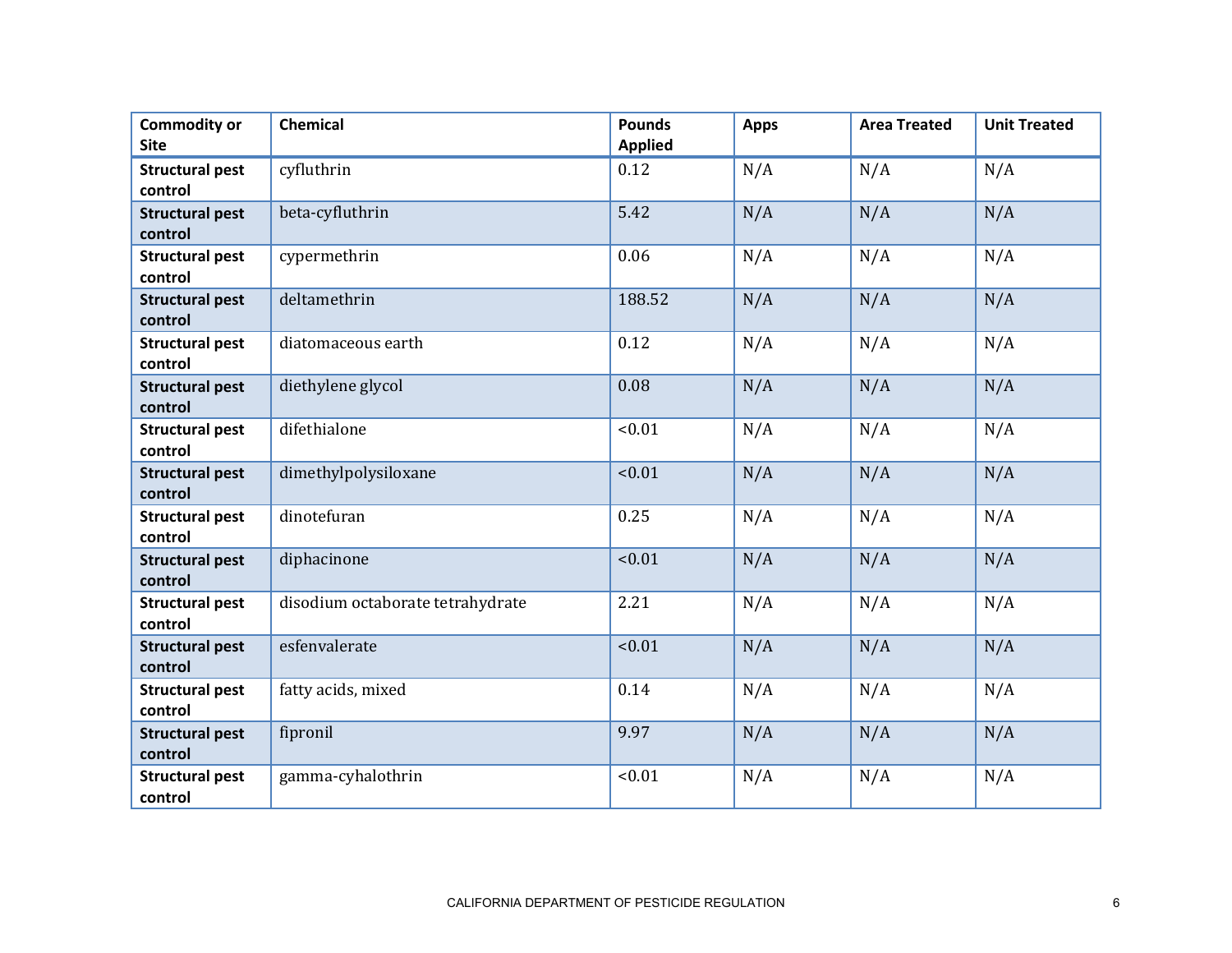| <b>Commodity or</b><br><b>Site</b> | <b>Chemical</b>                                             | <b>Pounds</b><br><b>Applied</b> | <b>Apps</b> | <b>Area Treated</b> | <b>Unit Treated</b> |
|------------------------------------|-------------------------------------------------------------|---------------------------------|-------------|---------------------|---------------------|
| <b>Structural pest</b><br>control  | heptyl butyrate                                             | 0.07                            | N/A         | N/A                 | N/A                 |
| <b>Structural pest</b><br>control  | imidacloprid                                                | 0.82                            | N/A         | N/A                 | N/A                 |
| <b>Structural pest</b><br>control  | indoxacarb                                                  | 0.15                            | N/A         | N/A                 | N/A                 |
| <b>Structural pest</b><br>control  | lambda-cyhalothrin                                          | 0.02                            | N/A         | N/A                 | N/A                 |
| <b>Structural pest</b><br>control  | s-methoprene                                                | 0.01                            | N/A         | N/A                 | N/A                 |
| <b>Structural pest</b><br>control  | mineral oil                                                 | 18.09                           | N/A         | N/A                 | N/A                 |
| <b>Structural pest</b><br>control  | muscalure                                                   | < 0.01                          | N/A         | N/A                 | N/A                 |
| <b>Structural pest</b><br>control  | alpha-(para-nonylphenyl)-omega-<br>hydroxypoly(oxyethylene) | 0.21                            | N/A         | N/A                 | N/A                 |
| <b>Structural pest</b><br>control  | n-octyl bicycloheptene dicarboximide                        | 0.01                            | N/A         | N/A                 | N/A                 |
| <b>Structural pest</b><br>control  | permethrin                                                  | 1.05                            | N/A         | N/A                 | N/A                 |
| <b>Structural pest</b><br>control  | phenothrin                                                  | < 0.01                          | N/A         | N/A                 | N/A                 |
| <b>Structural pest</b><br>control  | piperonyl butoxide                                          | 0.18                            | N/A         | N/A                 | N/A                 |
| <b>Structural pest</b><br>control  | piperonyl butoxide, other related                           | 0.02                            | N/A         | N/A                 | N/A                 |
| <b>Structural pest</b><br>control  | prallethrin                                                 | < 0.01                          | N/A         | N/A                 | N/A                 |
| <b>Structural pest</b><br>control  | pyrethrins                                                  | 0.02                            | N/A         | N/A                 | N/A                 |